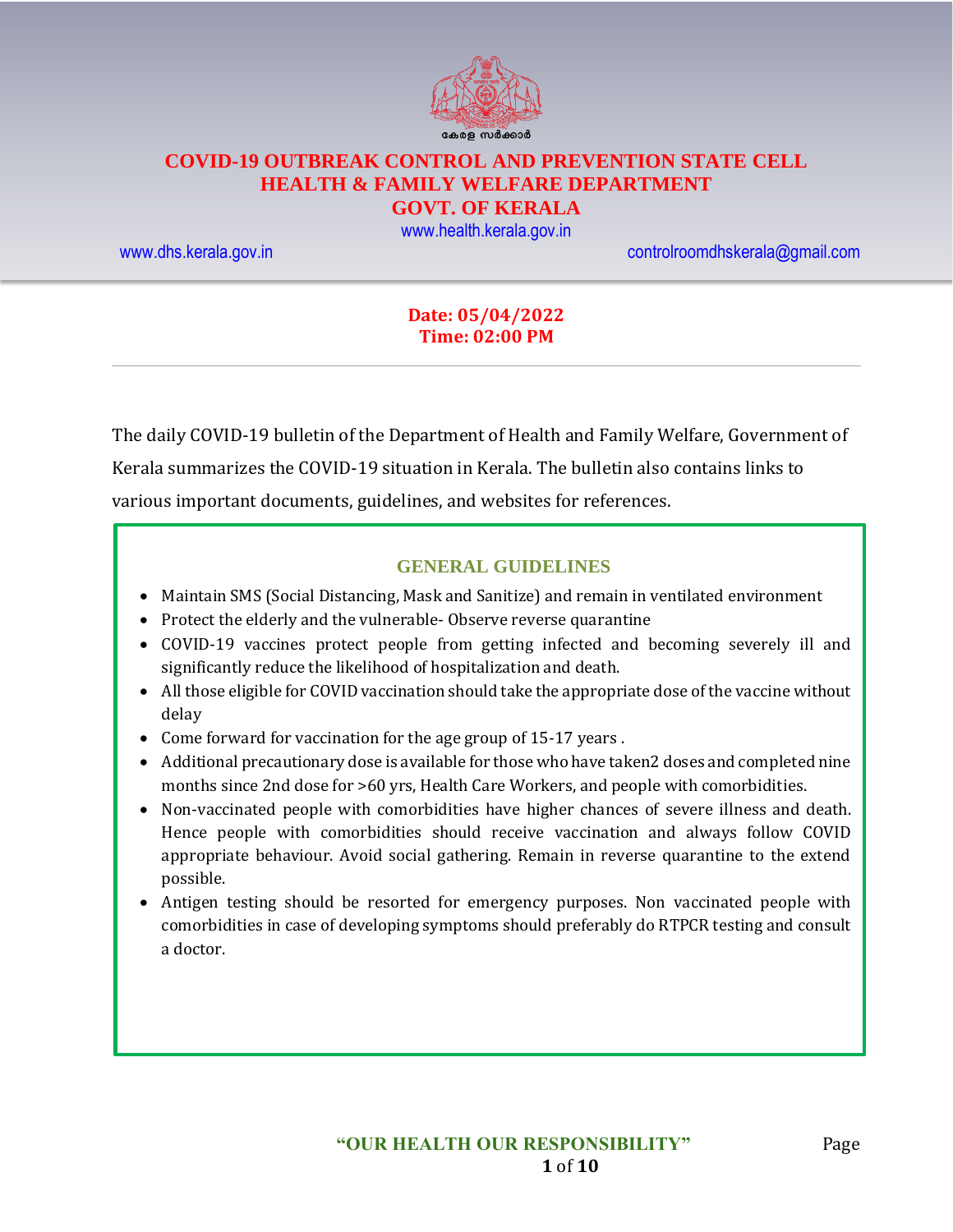### **Home Isolation Mandates**

- Over the past two years, it has been seen globally that majority of cases of COVID-19 are either asymptomatic or have very mild symptoms. Such patients usually recover with minimal interventions and accordingly can be managed at home under proper medical guidance and monitoring
- A caregiver (ideally someone who has completed his COVID-19 vaccination schedule) should be available to provide care on a 24 x7 basis to Covid Positive Patients under Home Isolation. A communication link between the caregiver and a Medical Officer is a prerequisite for the entire duration of home isolation.
- The patient must isolate himself from other household members, stay in the identified room and be away from other people at home, especially the elderly and those with co-morbid conditions like hypertension, cardiovascular disease and renal diseases. The room selected for isolation should preferably be a well-ventilated room with cross ventilation, and windows should be kept open to allow fresh air
- People with co-morbidities once detected with covid infection should visit Health institution.

### **When to seek medical attention?**

• Immediate medical attention must be sought if severe signs or symptoms develop. These could include. Unresolved High-grade fever (more than 100° F for more than three days) ii. Difficulty in breathing, iii. Dip in oxygen saturation (SpO2  $\leq$  93% on room air at least three readings within 1 hour) or respiratory rate >24/ min iv. Persistent pain/pressure in the chest, v. Mental confusion or inability to arouse, vi. Severe fatigue and myalgia

## **Covid 19 status- Analytical Note**

- During March 29 April 04, the average active cases were 3029 out of them, an average of 2.8% only were admitted in oxygen beds, and 2.1% were in ICU.
- Out of the total 2507 cases, only 13% of the active cases are admitted either in hospital/Field hospitals. [Non-KASP hospital occupancy too included]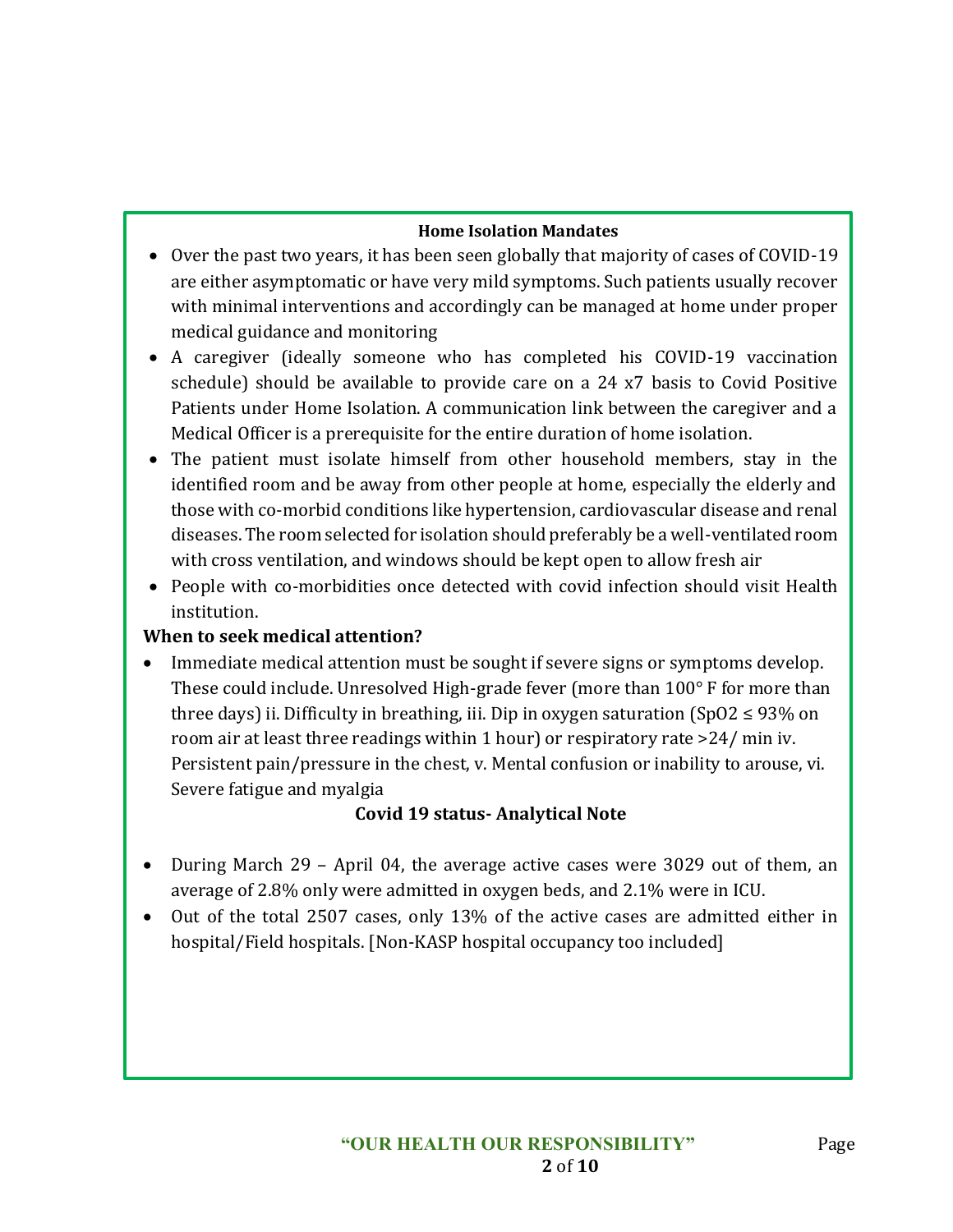## **PART- 1 SUMMARY OF COVID CASES AND DEATH**

| <b>Positive cases</b> | <b>Recovered</b><br>patients | New persons<br>in<br>Quarantine/<br><b>Isolation</b> | <b>New Persons</b><br>in Home,<br><b>Institution</b><br>quarantine | New persons<br>in Hospital<br><b>Isolation</b> | <b>Total no of</b><br><b>Deaths</b><br>reported | No of deaths<br>declared as<br>per appeal<br>cases filed<br>G.0.(Rt)<br>No.2110/202<br>1/H&FWD |
|-----------------------|------------------------------|------------------------------------------------------|--------------------------------------------------------------------|------------------------------------------------|-------------------------------------------------|------------------------------------------------------------------------------------------------|
| 6533998               | 6462529                      | 269                                                  | 237                                                                | 32                                             | 68129                                           | 28529                                                                                          |

### **Table 1. Summary of COVID-19 cases till 04/04/2022**

### **Table 2. Summary of new COVID-19 cases (last 24 hours)**

| <b>Positive</b><br>cases | <b>Recovered</b><br>patients | <b>New</b><br>persons in<br>Quarantine<br><b>Isolation</b> | <b>New</b><br>Persons in<br>Home,<br><b>Institution</b><br>quarantine | <b>New</b><br>persons<br>in Hospital<br><b>Isolation</b> | No. Of<br>Deaths in<br>Last 24 Hrs | <b>Deaths</b><br>declared in<br>the last 24<br>hrs but of<br>previous<br>days<br>because of<br>late<br>receiving of<br>documents | No of deaths<br>declared as<br>per appeal<br>G.0.(Rt)<br>No.2110/20<br><b>21/H&amp;FWD</b><br>(Appeal<br><b>Cases Filed)</b> |
|--------------------------|------------------------------|------------------------------------------------------------|-----------------------------------------------------------------------|----------------------------------------------------------|------------------------------------|----------------------------------------------------------------------------------------------------------------------------------|------------------------------------------------------------------------------------------------------------------------------|
| 354                      | 282                          | 362                                                        | 302                                                                   | 60                                                       | 0                                  | $\boldsymbol{\beta}$                                                                                                             | 64                                                                                                                           |

## **Table 3. Cumulative summary as on 05/04/2022**

| <b>Total</b><br><b>Positive</b><br>cases | <b>Active</b><br>cases | <b>Total</b><br><b>Recovered</b> | <b>Total persons</b><br><i>in</i><br>Quarantine/<br><b>Isolation</b> | Persons in<br>Home/Instit<br>ution<br>quarantine | Persons in<br>Hospital<br><b>Isolation</b> | <b>Total No of</b><br><b>Deaths</b> | <b>Total No of</b><br>deaths<br>declared as<br>per appeal<br>cases filed<br>G.0.(Rt)<br>No.2110/20<br><b>21/H&amp;FWD</b> |
|------------------------------------------|------------------------|----------------------------------|----------------------------------------------------------------------|--------------------------------------------------|--------------------------------------------|-------------------------------------|---------------------------------------------------------------------------------------------------------------------------|
| 6534352                                  | 2507                   | 6462811                          | 9229                                                                 | 9017                                             | 212                                        | 68196                               | 28593                                                                                                                     |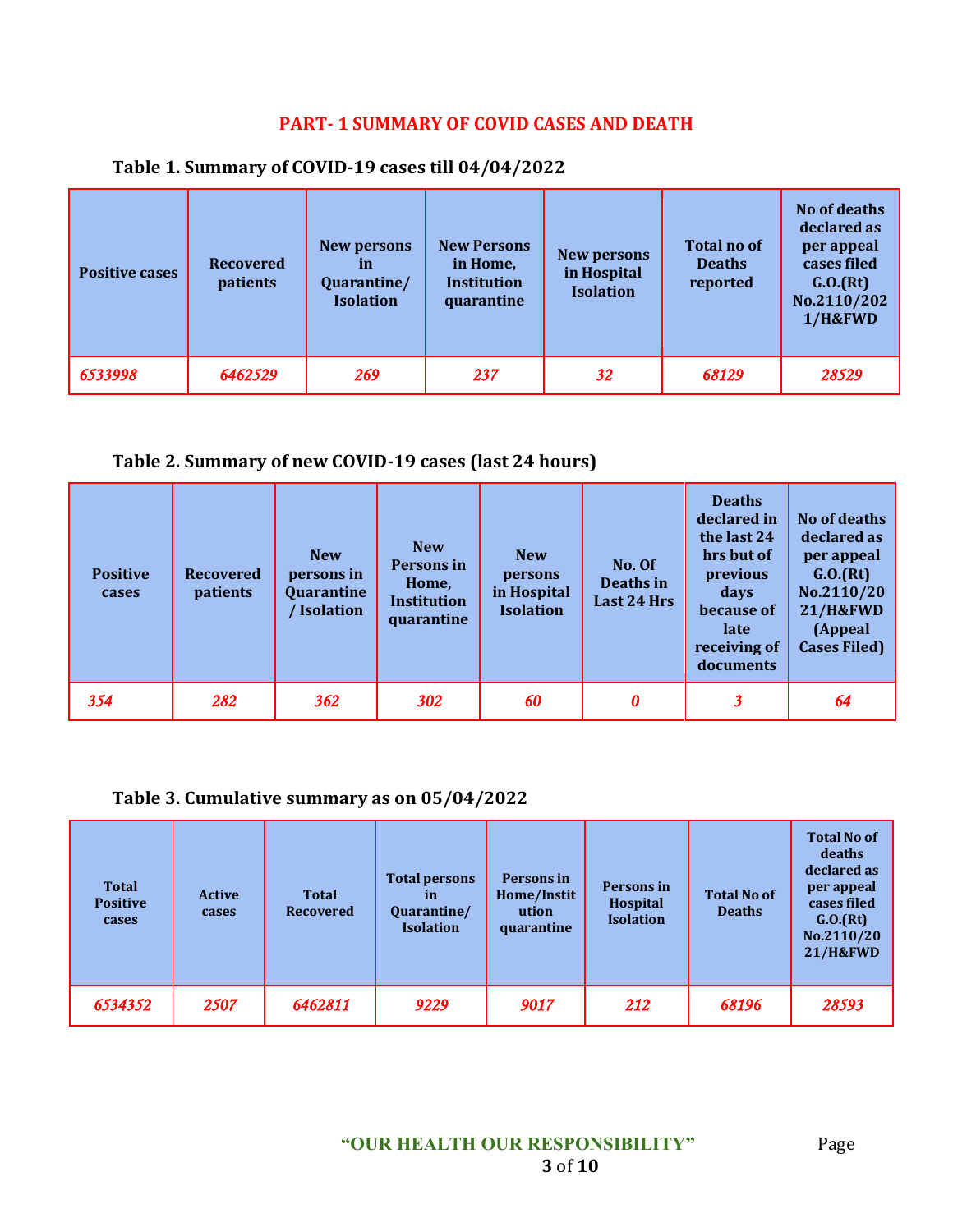| <b>District</b>    | <b>Positive Cases</b><br>declared today | <b>Declared Negative</b><br>today | <b>Positive cases</b><br>admitted in<br>the district |
|--------------------|-----------------------------------------|-----------------------------------|------------------------------------------------------|
| Thiruvananthapuram | 79                                      | 39                                | 490                                                  |
| Kollam             | 14                                      | 13                                | 103                                                  |
| Pathanamthitta     | 30                                      | $\mathfrak{I}$                    | 172                                                  |
| Alappuzha          | $\mathcal S$                            | 13                                | 105                                                  |
| Kottayam           | 31                                      | 20                                | 321                                                  |
| Idukki             | 10                                      | 6                                 | 99                                                   |
| Ernakulam          | 94                                      | $\mathcal{S}7$                    | 702                                                  |
| Thrissur           | 25                                      | 54                                | 43                                                   |
| Palakkad           | 10                                      | $\mathfrak{Z}$                    | 46                                                   |
| Malappuram         | $\boldsymbol{7}$                        | $\boldsymbol{7}$                  | 119                                                  |
| Kozhikode          | 30                                      | 25                                | 205                                                  |
| Wayanad            | $\mathbf{1}$                            | $\epsilon$                        | 44                                                   |
| Kannur             | 15                                      | $\overline{4}$                    | 36                                                   |
| Kasaragod          | $\boldsymbol{\mathit{0}}$               | $\boldsymbol{\mathit{0}}$         | 22                                                   |
| <b>Total</b>       | 354                                     | 282                               | 2507                                                 |

**Table 4. District wise summary of Cumulative cases, Active cases, and New positive cases**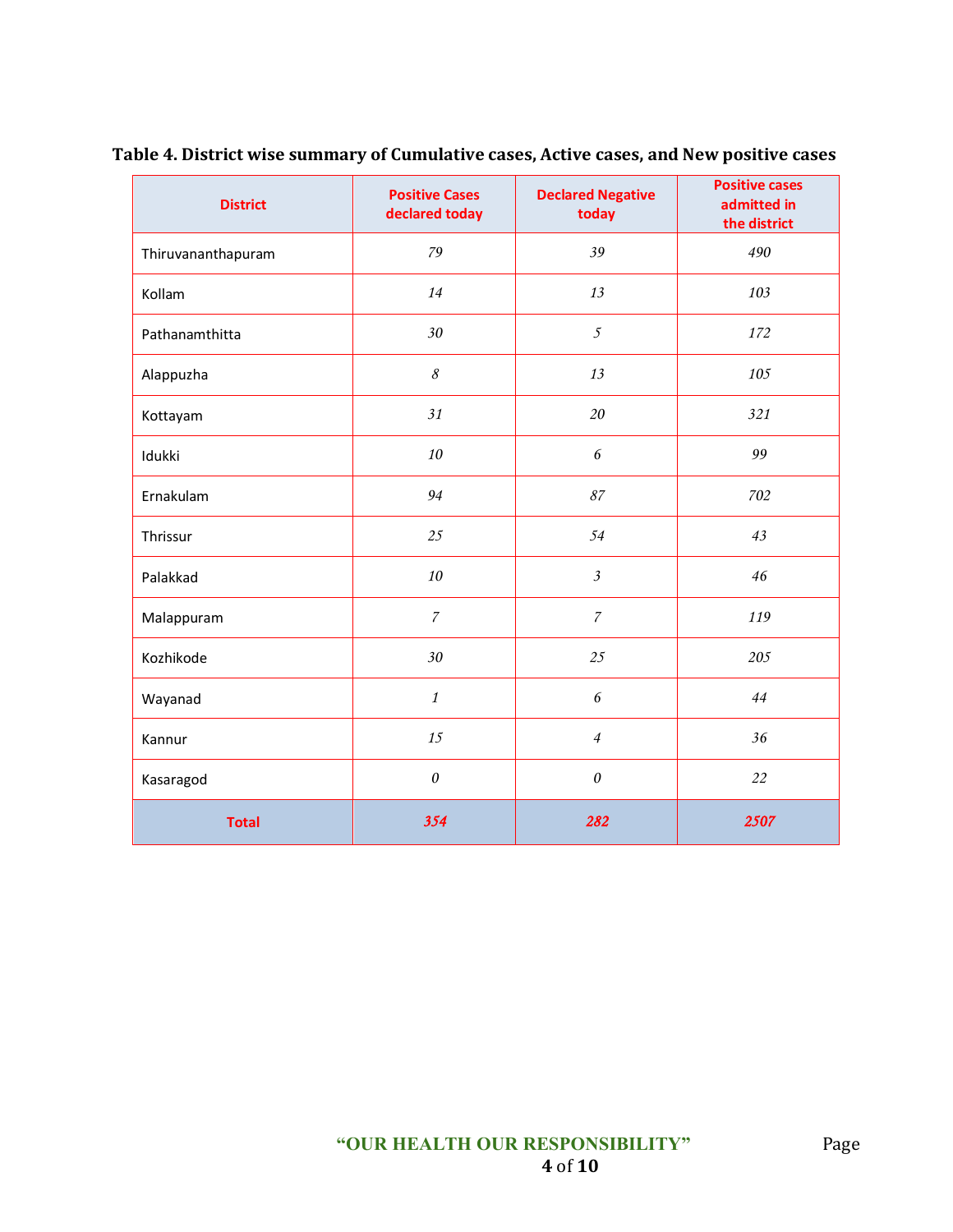| <b>District</b>    | <b>No of Deaths</b><br>reported daily<br>(A) | No of deaths declared through<br>appeal G.O.(Rt)<br>No.2110/2021/H&FWD<br><b>Dated 29 September</b><br>(B) | <b>Death Cases</b><br>approved<br>today<br>$(A+B)$ |
|--------------------|----------------------------------------------|------------------------------------------------------------------------------------------------------------|----------------------------------------------------|
| Thiruvananthapuram | $\mathbf 0$                                  | $\mathbf{1}$                                                                                               | $\mathbf{1}$                                       |
| Kollam             | $\pmb{0}$                                    | $\mathbf 0$                                                                                                | $\mathbf 0$                                        |
| Pathanamthitta     | $\pmb{0}$                                    | $\pmb{0}$                                                                                                  | $\pmb{0}$                                          |
| Alappuzha          | $\pmb{0}$                                    | $\mathsf{O}\xspace$                                                                                        | $\pmb{0}$                                          |
| Kottayam           | $\mathbf 0$                                  | 54                                                                                                         | 54                                                 |
| Idukki             | $\mathbf 0$                                  | $\mathbf 0$                                                                                                | $\mathbf 0$                                        |
| Ernakulam          | 3                                            | $\mathbf 0$                                                                                                | 3                                                  |
| Thrissur           | $\pmb{0}$                                    | $\mathbf 0$                                                                                                | $\mathbf 0$                                        |
| Palakkad           | $\mathbf 0$                                  | 6                                                                                                          | 6                                                  |
| Malappuram         | $\mathbf 0$                                  | 3                                                                                                          | $\overline{3}$                                     |
| Kozhikode          | $\mathbf 0$                                  | $\mathbf 0$                                                                                                | $\mathbf 0$                                        |
| Wayanad            | $\mathbf 0$                                  | $\mathbf 0$                                                                                                | $\mathbf 0$                                        |
| Kannur             | $\pmb{0}$                                    | $\pmb{0}$                                                                                                  | $\mathbf 0$                                        |
| Kasaragod          | $\pmb{0}$                                    | $\mathbf 0$                                                                                                | $\mathbf 0$                                        |
| <b>Total</b>       | 3                                            | 64                                                                                                         | 67                                                 |

**Table 5. District wise Death Cases through online and offline mode - post scrutiny status**

• The list of Track A is mentioned in the Bulletin

- The list of Track B and Track C will be very long as we are declaring cumulative cases. These lists are available with the DMO and can be verified on online portal.
- https://covid19.kerala.gov.in/deathinfo/covidDeathDeclarationList.jsp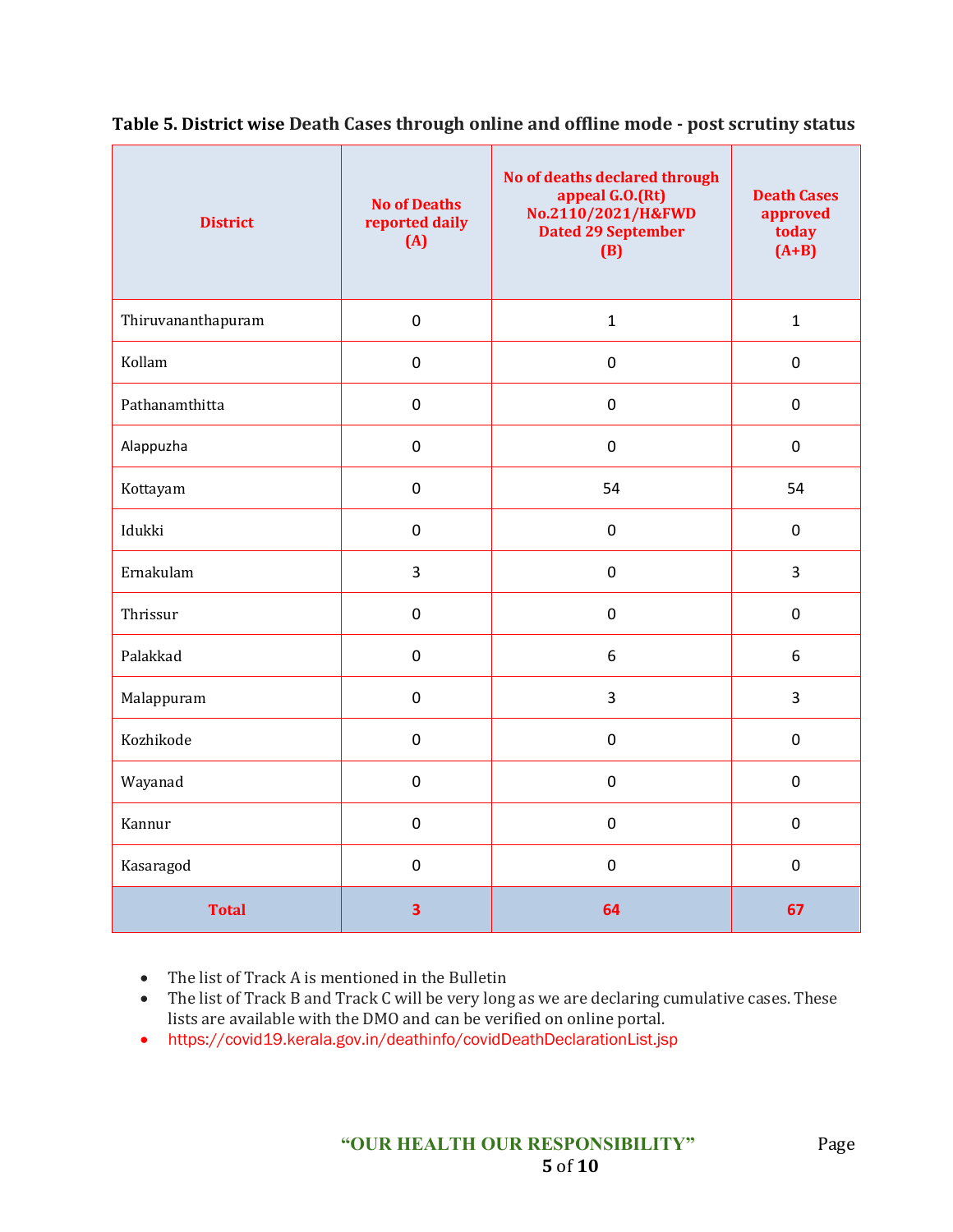### **Table 6. Summary of contact or travel history of COVID-19 cases since 4th May 2020**

| Total cases                                           | 6533853 |
|-------------------------------------------------------|---------|
| Cases with history of International/Interstate travel | 75644   |
| Cases with history of contact                         | 6458209 |

#### **Table 7. Details of COVID-19 positive deaths in the last 24 hours**

| SI no. | <b>District</b>  | <b>Name</b>     | <b>Place</b> | Age | Gender | Death Date |
|--------|------------------|-----------------|--------------|-----|--------|------------|
|        | <b>Ernakulam</b> | Bhanu           | Kochi        | 79  | Female | 30-03-2022 |
|        | <b>Ernakulam</b> | Radha Surendran | Choornikkara | 69  | Female | 29-03-2022 |
|        | Ernakulam        | Xavier          | Kochi        | 76  | Male   | 02-04-2022 |

\*Deaths in last 24 hours : 0

\*Deaths declared in the last 24 hours but of previous days due to late receiving of documents : 3

\*Deaths declared through appeal process (Appeal cases filed) in the last 24 hours : 64

*Detailed list is available with the respective District Medical office (Health)*

#### **Table 8. Summary of critical patients**

| Patients in ICUs               | 64 |
|--------------------------------|----|
| Patients on Ventilator support |    |

*\*The data shown contains ICU and Ventilator data from both government and private hospitals*

#### **PART- II COVID-19 TESTING**

### **Table 9. Cumulative number of samples tested**

| <b>Cumulative</b><br><b>Samples</b><br><b>Sent</b> | <b>Cumulative</b><br>routine +<br><b>Sentinel</b><br>samples | Airport<br>surveillance | <b>CB NAAT</b> | <b>True</b><br><b>NAT</b> | <b>POCT</b><br><b>PCR</b> | <b>RT</b><br><b>LAMP</b> | Antigen<br><b>Assay</b> |
|----------------------------------------------------|--------------------------------------------------------------|-------------------------|----------------|---------------------------|---------------------------|--------------------------|-------------------------|
| 46797363                                           | 20713478                                                     | 77321                   | 143958         | 915636                    | 203348                    | 55779                    | 24687870                |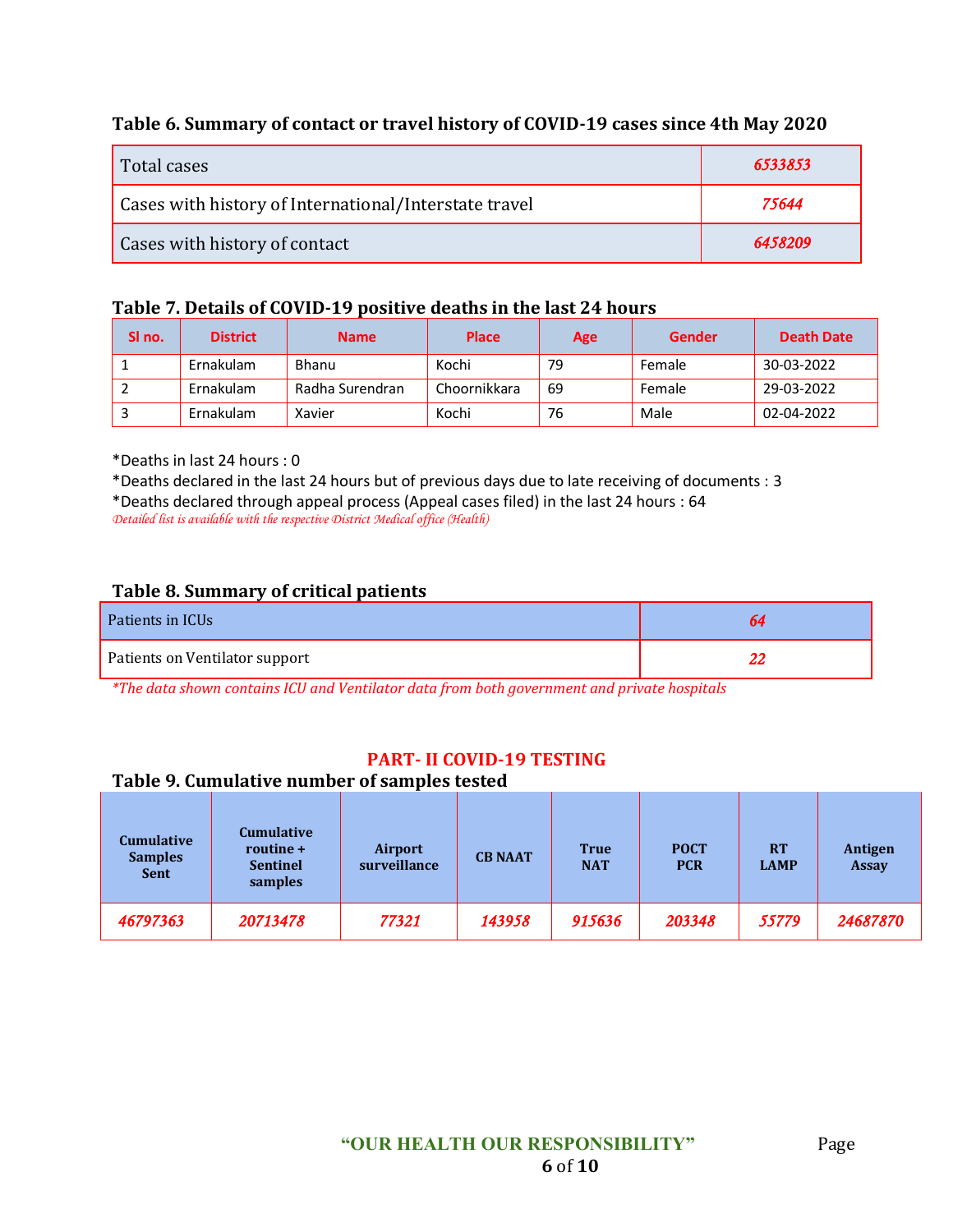| <b>Samples Sent</b> | Routine +<br><b>Sentinel Samples</b><br>(PCR) | <b>CB NAAT</b> | <b>True NAT</b> | <b>POCT PCR</b> | <b>RT LAMP</b> | Antigen<br><b>Assay</b> |
|---------------------|-----------------------------------------------|----------------|-----------------|-----------------|----------------|-------------------------|
| 17360               | 8400                                          | 72             | 449             | 39              | 92             | 8308                    |

## **Table 10. Details of new COVID-19 samples in the last 24 hours**

### **PART-III SURVEILLANCE**

# **Table 11. District wise distribution of persons under quarantine and isolation**

| <b>District</b>    | <b>Persons under</b><br>observation as<br>on today | <b>Persons under</b><br>home/institutional<br>quarantine as on today | <b>Total persons under</b><br>hospital Isolation as<br>on today | <b>Persons</b><br>hospitalized<br>today |
|--------------------|----------------------------------------------------|----------------------------------------------------------------------|-----------------------------------------------------------------|-----------------------------------------|
| Thiruvananthapuram | 897                                                | 874                                                                  | 23                                                              | $\overline{2}$                          |
| Kollam             | 331                                                | 324                                                                  | $\overline{7}$                                                  | 4                                       |
| Pathanamthitta     | 142                                                | 86                                                                   | 56                                                              | 23                                      |
| Alappuzha          | 113                                                | 112                                                                  | $\mathbf{1}$                                                    | 0                                       |
| Kottayam           | 368                                                | 350                                                                  | 18                                                              | 0                                       |
| Idukki             | 85                                                 | 72                                                                   | 13                                                              | 13                                      |
| Ernakulam          | 760                                                | 719                                                                  | 41                                                              | 12                                      |
| Thrissur           | 3976                                               | 3964                                                                 | 12                                                              | $\mathbf{1}$                            |
| Palakkad           | 1960                                               | 1957                                                                 | 3                                                               | $\mathbf{1}$                            |
| Malappuram         | 153                                                | 151                                                                  | $\overline{2}$                                                  | 0                                       |
| Kozhikode          | 319                                                | 297                                                                  | 22                                                              | $\mathbf{1}$                            |
| Wayanad            | 43                                                 | 41                                                                   | $\overline{2}$                                                  | $\boldsymbol{0}$                        |
| Kannur             | 43                                                 | 34                                                                   | 9                                                               | $\overline{2}$                          |
| Kasaragod          | 39                                                 | 36                                                                   | 3                                                               | $\mathbf{1}$                            |
| <b>Total</b>       | 9229                                               | 9017                                                                 | 212                                                             | 60                                      |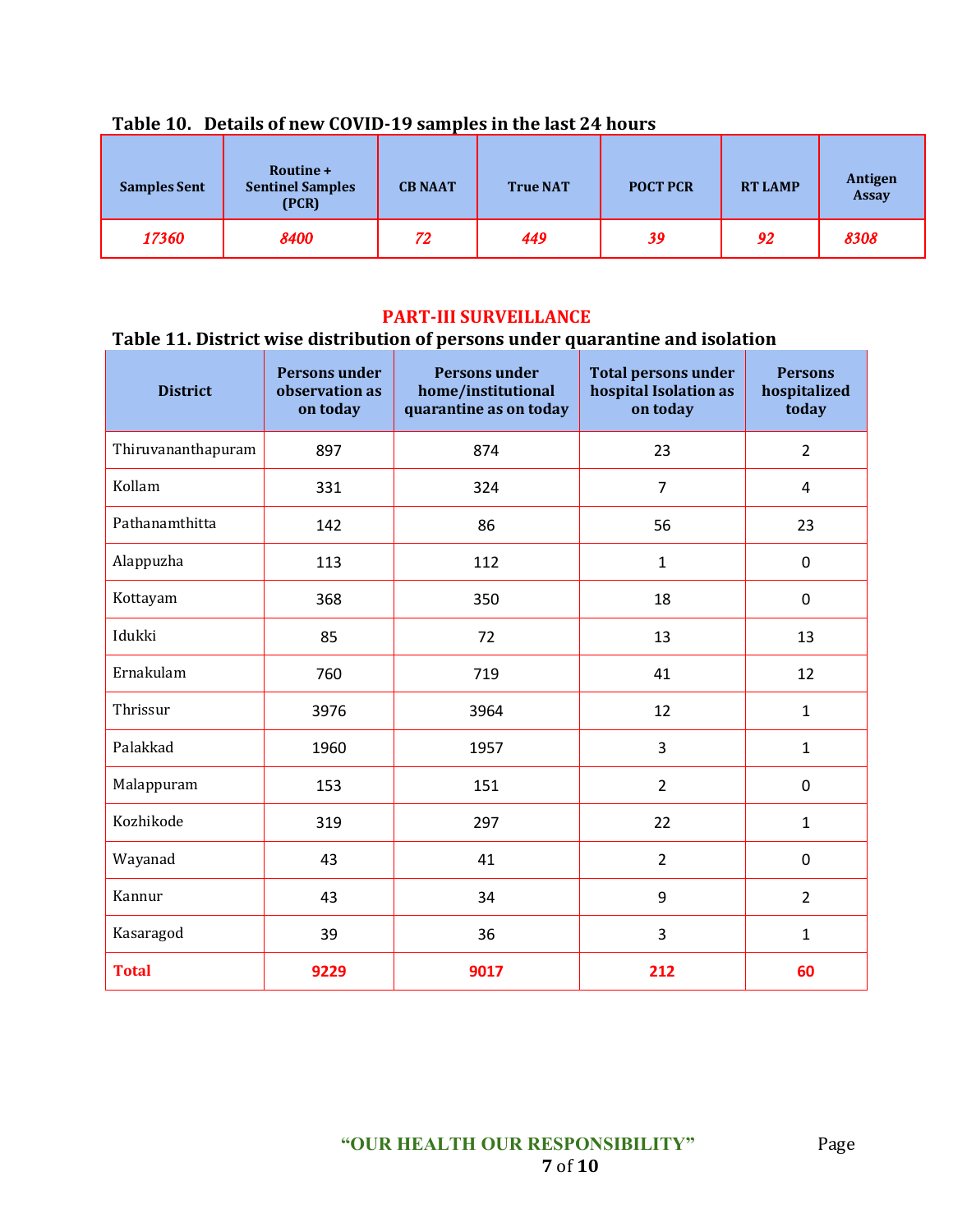| <b>Mode of Travel</b> | <b>Cumulative number of Passengers</b> |
|-----------------------|----------------------------------------|
| International airport | 3370366                                |
| <b>Total</b>          | 3370366                                |

#### **Table 12. Summary of Travel surveillance 05/04/2022**

### **PART-IV PSYCHOSOCIAL SUPPORT**

**'***Ottakalla Oppamundu***'** is a program for providing Psychosocial support to the people in quarantine, isolation, school children and other categories of population as well as to the community in general. 575 Mental Health Personnel including Psychiatrists, Psychiatric Social Workers, Clinical Psychologists, and Counsellors are working and have given psychosocial support.

### **Table.13. Psychosocial support provided through the program "Ottakalla Oppamundu"**

| No. of Psychosocial workers                                                                                                                       | 575         |
|---------------------------------------------------------------------------------------------------------------------------------------------------|-------------|
| Total Psychosocial support calls made to persons in quarantine/isolation.                                                                         | 82,01,849   |
| Total psychosocial support follow-up calls made                                                                                                   | 32, 12, 102 |
| <b>Total Post COVID calls</b>                                                                                                                     | 11,33,087   |
| Total calls made to persons under treatment for mental illnesses, migrant<br>labourers, differently abled children, elderly persons staying alone | 3,48,860    |
| Total Psychosocial support calls to school children                                                                                               | 10,33,732   |
| Total psychosocial support calls to health care workers                                                                                           | 64,194      |
| Total Psychosocial support calls received in helpline numbers                                                                                     | 96,460      |
| <b>Total calls to all categories of Persons</b>                                                                                                   | 1,40,90,28  |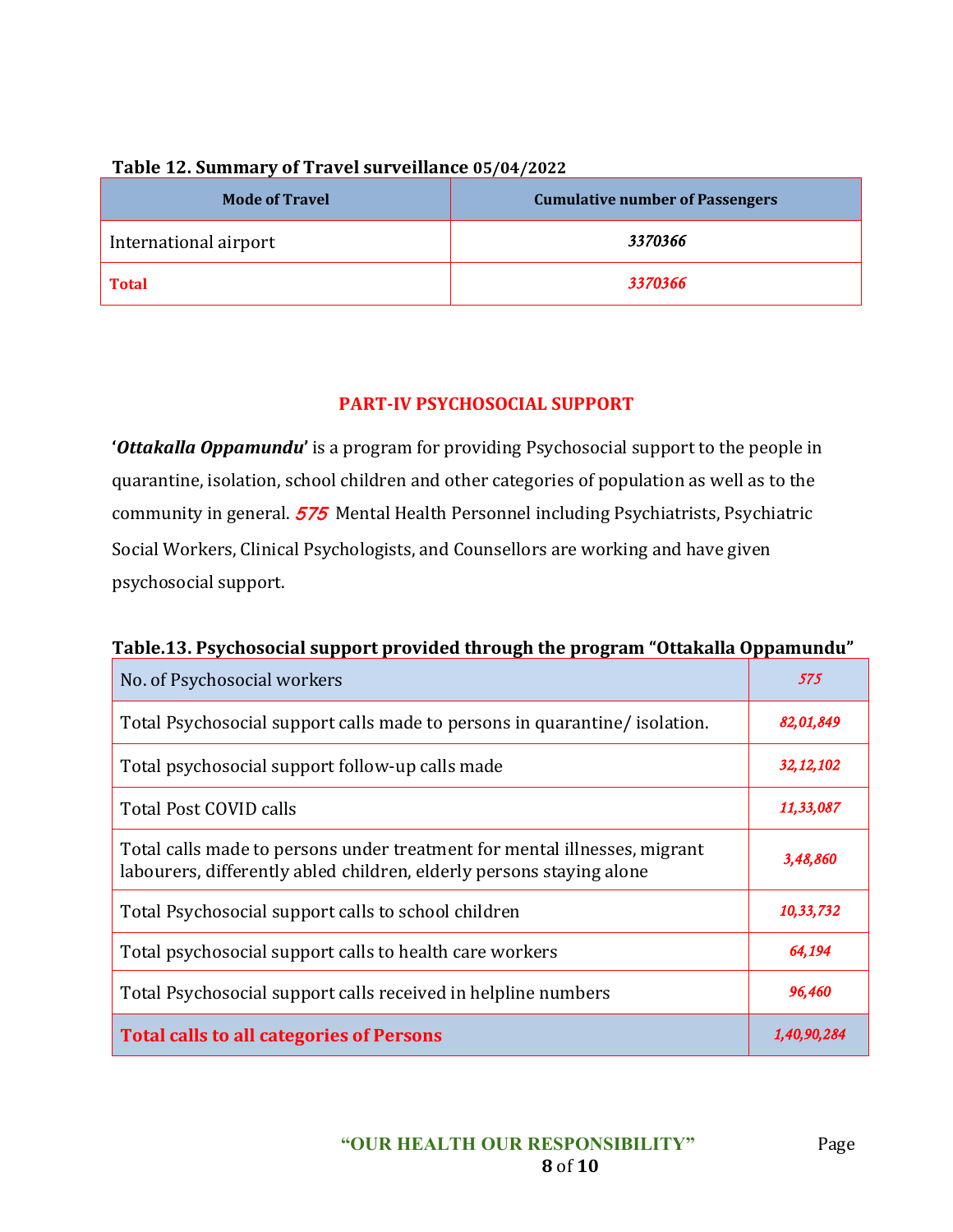## **PART-V ANNEXURES**

## **Annexure-1:** District Covid 19 Control Room Numbers Oxygen War Room Numbers

| <b>District</b>    | <b>Covid 19 Control Room Numbers</b>   | <b>Oxygen War Room Numbers</b> |
|--------------------|----------------------------------------|--------------------------------|
| Thiruvananthapuram | 9188610100, 1077, 0471 277 9000        | 7592939426, 7592949448         |
| Kollam             | 0474 2797609, 2794006, 8589015556      | 75920 03857                    |
| Alappuzha          | 0477 2239999, 2238642, 2238651         | 7594041555                     |
| Pathanamthitta     | 0468 2222515, 0468 2228220             | 1077, 8547715558               |
| Idukki             | 18004255640, 0486 2232220, 2233118     | 18004255640, 04862233118       |
| Kottayam           | 9188610014, 9188610016, 0481 2304800,  | 0481 256 7390                  |
|                    | 0481 2583200, 0481 2566100, 0481       |                                |
|                    | 2566700, 0481 2561300                  |                                |
| Ernakulam          | 0484 2368702, 0484 2368802, 0484       | 75940 46167                    |
|                    | 2368902                                |                                |
|                    | Guest Control Room 9072303275,         |                                |
|                    | 9072303276                             |                                |
|                    | WhatsApp Number 9400021077             |                                |
| Thrissur           | 9400066921, 9400066922, 9400066923     | 9400063430, 7034099935         |
| Palakkad           | 0491 251 0580, 04912510583             | 0491251 0577, 8848902376       |
|                    | 0491 251 0575, 0491 251 0576, 251 0574 |                                |
| Malappuram         | 0483 2737858, 0483 2737857,0483        | 0483 2952950                   |
|                    | 2733251, 0483 2733252, 2733253         |                                |
| Calicut            | 0495 2371471, 0495 2376063             | 75940-01419, 7594001485        |
|                    | Collectorate 0495 2371002              |                                |
| Kannur             | 0497 2700194, 2713437, 9400066062,     | 8281899687                     |
|                    | 9400066616                             |                                |
| Wayanad            | 04936 202343, 04936 202375             | 9526831678                     |
| Kasaragod          | 9946000493, 9946000293                 | 9645002811                     |

## **Annexure-2: Table of links to documents, guidelines, and websites**

| Dashboard                        | https://dashboard.kerala.gov.in/                                              |
|----------------------------------|-------------------------------------------------------------------------------|
| Daily Bulletin                   | http://dhs.kerala.gov.in/@ഡയിലി-<br>ബുള്ളറ്റിന്%E2%80%8D/                     |
| <b>Guidelines and Advisories</b> | http://dhs.kerala.gov.in/ஜつ(のの-<br>നിര്%E2%80%8D <b>ദേശ</b> ങ്ങള്%E2%80%8D/   |
| Awareness materials              | https://www.dropbox.com/sh/l2h2n9hu737lea3/AAD43CHbe<br>dUZa 8PUY9v3m0Wa?dl=0 |
| Posters                          | http://dhs.kerala.gov.in/photo-gallery/                                       |
| COVID-19 Jagratha                | https://covid19jagratha.kerala.nic.in/                                        |
| E Sanjeevani                     | https://esanjeevaniopd.in                                                     |